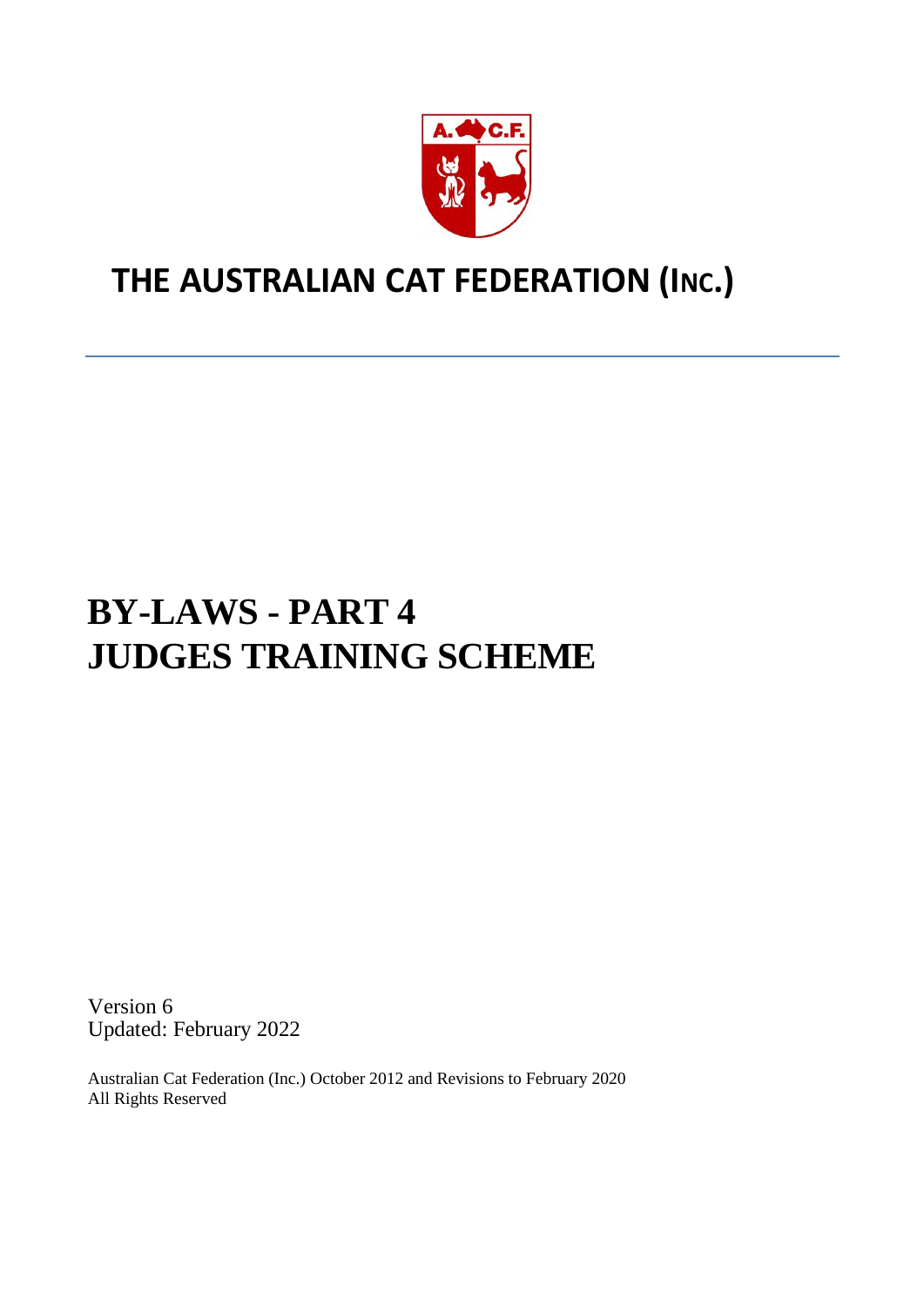# **TABLE OF CONTENTS**

| <b>FORMS</b> |                                                                                                                                       |  |  |
|--------------|---------------------------------------------------------------------------------------------------------------------------------------|--|--|
| $X1$ :       | ACF JTS Curriculum Module 1: Cadet Judge Assessment Form                                                                              |  |  |
| X2:          | ACF JTS Curriculum Module 2: Cadet Judge Assessment Form                                                                              |  |  |
| $X3$ :       | ACF JTS Curriculum Module 3: Cadet Judge Assessment Form                                                                              |  |  |
| $X4$ :       | ACF JTS Curriculum Module 4: Cadet Judge Assessment Form                                                                              |  |  |
| X5:          | ACF JTS Curriculum Module 5: Junior Judge Assessment Form                                                                             |  |  |
| $X13$ :      | <b>ACF</b><br>ACF JTS Curriculum Module 6: Judge Reactivating - Training Agreement Form and X13A:                                     |  |  |
|              | JTS Curriculum Module 6: Judge Reactivating - Assessment Form.                                                                        |  |  |
| $X14$ :      | ACF JTS Curriculum Agreement continuing training - Transfer from recognised body                                                      |  |  |
| X6           | ACF Inc. JTS Application National Panel of Judges - Code of Ethics                                                                    |  |  |
| X7:          | ACF Inc. JTS Application National Panel of Judges                                                                                     |  |  |
| X7A:         | ACF Inc. JTS Application National Panel of Judges - Extension of Licence                                                              |  |  |
| X15:         | ACF Inc. JTS Application National Panel of Judges - Transfer between Member Bodies                                                    |  |  |
| X8:          | ACF Inc. JTS Application National Panel of Judges - Detail's website listing                                                          |  |  |
| X9:          | ACF Inc. JTS Application National Panel of Judges - International Panel                                                               |  |  |
| X10:         | ACF Inc. JTS Application National Panel of Judges - Transfer from recognised body                                                     |  |  |
| X10A:        | ACF Inc. JTS Application National Panel of Judges - Details of training milestones for person completing<br>Judges Training under JTS |  |  |
| X10B:        | ACF Inc. JTS Application National Panel of Judges - Details of milestones for person reactivating<br>Licence under JTS                |  |  |
| X11:         | ACF Inc. JTS Application National Panel of Judges - Transfer from non-recognised body and                                             |  |  |
| X11A:        | ACF Inc. JTS Application National Panel of Judges - Agreement Details of milestones for training and<br>assessment under JTS          |  |  |
| X12:         | ACF Inc. JTS Application National Panel of Judges - Re-activation of licence ACF Judge                                                |  |  |
| X13:         | ACF Inc. JTS Application National Panel of Judges - ACF Tutor Judge                                                                   |  |  |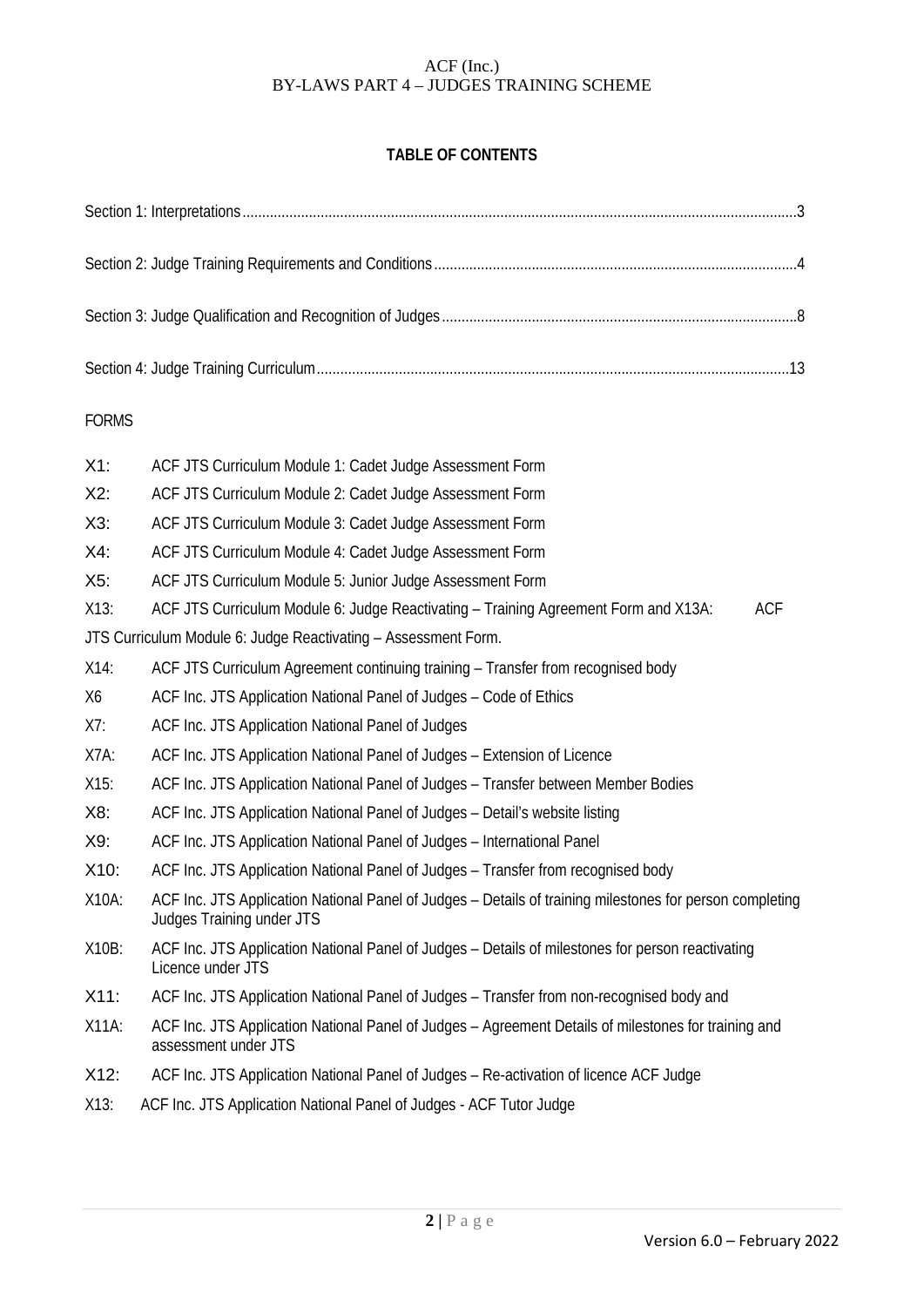# **SECTION 1 INTERPRETATIONS**

In this Judges Training Scheme, unless contrary intention appears:

- 1.1. Judges: are recognised in the following categories:
- 1.1.1. **Cadet:** a person who is undertaking training.
- 1.1.2. **Junior:** a person who has successfully completed the requirements specified of a Cadet Judge and is undertaking a tutor assessed period of internship.
- 1.1.3. **Open:** a person who has successfully completed the requirements specified of a Junior Judge and has been accepted on to the Member or Provisional Member Body's Panel of Open Judges.
- 1.1.4. **Senior:** a person who has completed 6 judging assignments as an Open Judge and is eligible to be a member of the ACF (Inc.) National Panel of Judges. Refer to Section 3 sub-clause 3.5.
- 1.1.5. **ACF (Inc.) National:** a member or provisional member body's judge who has qualified to be listed on the ACF (Inc.) National Panel of Judges. Refer to Section 3 sub-clause 3.6.
	- 1.1.6. **ACF (Inc.) International:** ACF (Inc.) National Judge who has qualified to be known as an ACF (Inc.) International Judge. Refer to Section 3 sub-clause 3.7.
- 1.1.7. **ACF (Inc.) National Tutor:** an ACF (Inc.) National Panel Judge who has been designated as a Tutor. Refer to Section 3 sub-clause 3.8.
- 1.1.8. **Emeritus:** an honorary title bestowed by a member or provisional member body on a judge that has retired from judging. A judge emeritus may still be active in the training of judges. Refer to Section 3 sub-clause 3.9.
- **1.2. Active Judge23:** a Member or Provisional Member Body's open or senior judge, who has undertaken:
- 1.2.1. an assignment at least once (1) every two (2) calendar years in the group/s for which they are licensed; or
- 1.2.2. an open or senior judge who has undertaken professional development such as acted as a tutor judge, attendance at a Seminar (e.g., Judges' Guild Seminar), presentation of a paper on a well-researched aspect of Judging or contributed a specialised article for publication in one of the ACF (Inc.) Publications. (i.e., Felijudge or ACF (Inc.) Yearbook) at least once every two (2) calendar years in the group/s for which they are licensed.
- 1.2.3. The judge should notify their Member or Provisional Member Body annually of assignments undertaken, Seminars attended, or papers presented/published so that an accurate record can be kept.

#### **1.3 Tutor Panel:**

the three (3) core ACF (Inc.) National Panel Tutor judges selected by the ACF (Inc.) National Panel Judges of the member or provisional member body and endorsed by the Member or Provisional Member Body, that forms the Tutor Panel to supervise training and assessment of cadet, junior and reactivating judges under this scheme.

#### **1.4 Member Body:**

an organisation from any State or Territory of Australia that is a member of the Australian Cat Federation (Inc.)

#### **1.5. Provisional Member Body4:**  an organisation from any State or Territory of Australia that is a new member of the Australian Cat Federation (Inc.) in accordance with Rule 19 of the Constitution.

- <sup>1</sup> 2019: Added: 1.1.8 Definition of Emeritus Judge.
- <sup>2</sup> 2016: Amended: 1.1(h) Requirements to maintain *active* judge status.
- $3$  2017: Amended: 1.1(h) renumbered as 1.2
- <sup>4</sup> 2019: Added: 1.5 Definition of Provisional Member Body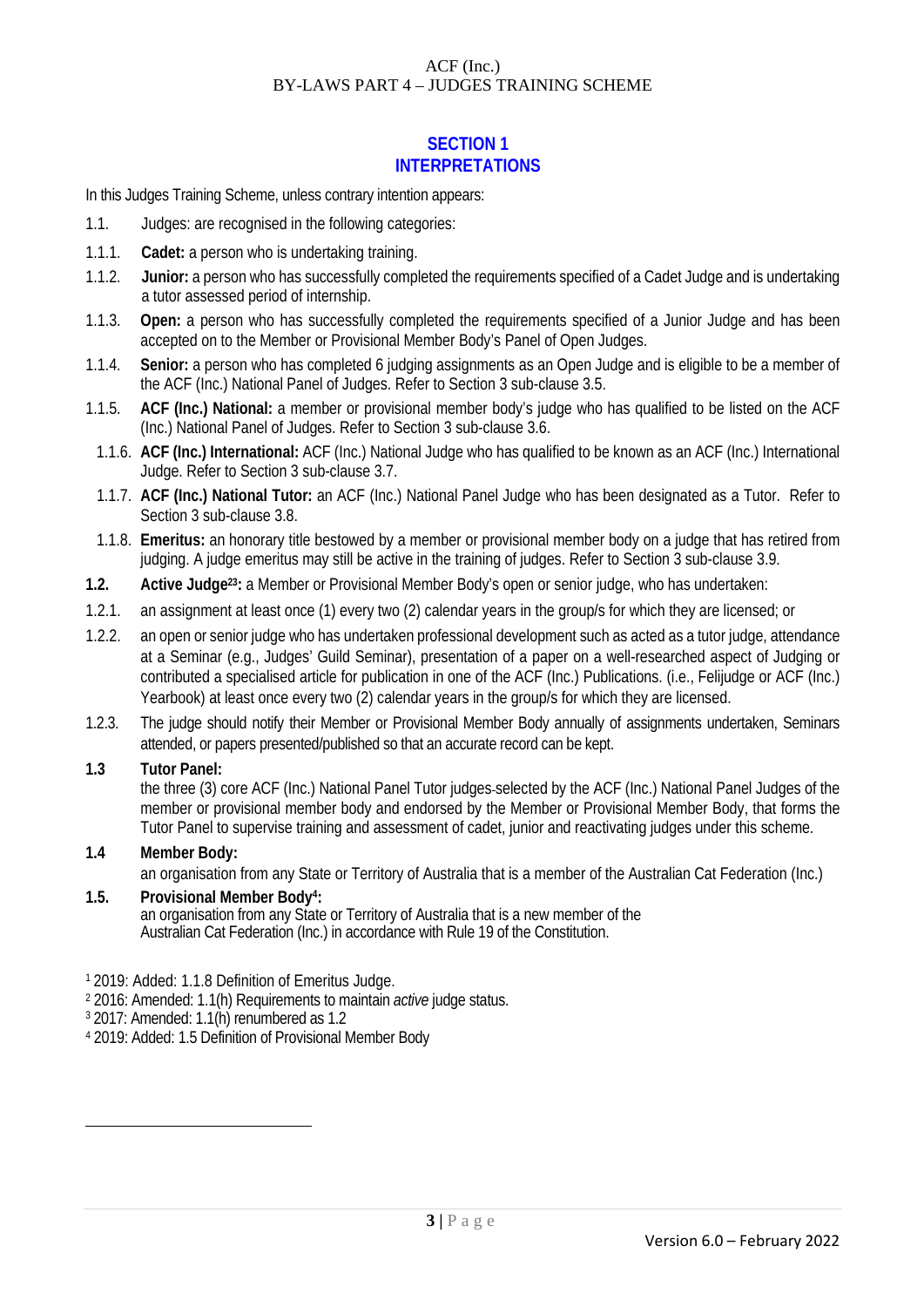#### **SECTION 2 JUDGE TRAINING REQUIREMENT AND CONDITIONS**

#### **2.1. GENERAL**

- 2.1.1. The Australian Cat Federation Inc. [ACF (Inc.)] requires that its Member or Provisional Member Bodies use this Scheme which includes the competency-based curriculum for judge training.
	- a) A Member or Provisional Member Body may add requirements to those listed in this Judge Training Scheme (JTS) to cater for particular circumstances within its region.
- 2.1.2. The ACF (Inc.) Book of Standards shall be the basis of assessment of knowledge and understanding of the breed standards component of the curriculum.
	- a) This does not preclude trainees from studying breed standards used by other Cat Control Bodies.
- 2.1.3. These requirements may be amended from time to time.

# **2.2. PREREQUISITES FOR ADMISSION TO JUDGE TRAINING**

- 2.2.1. Applicants must apply to their Member or Provisional Member Body in the form required by that body providing evidence for these prerequisites.
- 2.2.2. The prerequisites are:
	- a) minimum of 5 years' involvement in the cat fancy.
	- b) minimum of 3 years' experience in breeding cats from the group in which the course is to be undertaken.
	- c) adherence to the Code of Ethics for cat breeders.
	- d) competency as a trained steward; and
	- e) experience as either a ring clerk (or card table steward) or show manager.

#### **2.3 COMPOSITION OF THE TUTOR PANEL**

- 2.3.1. The Member or Provisional Member Body's ACF (Inc.) National Panel Judges will select a minimum of three (3) core National Tutor Judges to act as the Tutor Panel for any judge training/assessment/continuing education of particular judge(s) of any category under this scheme.
- 2.3.2. Selection of Judges for the Tutor Panel is to take into consideration the licence category the judge holds and their availability to participate in the course.
- 2.3.3. Tutor Judges selected, may be with:
	- a) the Member or provisional member body where the course is to be conducted.

OR

- b) any other ACF (Inc.) Member or Provisional Member Body's Tutor Judges.
- 2.3.4. The Member or provisional member body will endorse the selected Tutor Panel and register the course and panel details with the ACF (Inc.) Judges Guild.
- 2.3.5. Once formed the Tutor Panel is responsible for all components of the course and remains in place for the duration of the course.
- 2.3.6. Any changes to the Tutor Panel can only be made after consultation and agreement in writing with the Member or Provisional Member Body's ACF (Inc.) National Panel Judges, the Member or provisional member body and the ACF (Inc.) Judge's Guild.
- 2.3.7. In addition to the three (3) core Tutor Panel Judges, the Panel may obtain additional Tutor Judge(s) with the requisite experience and skills, to cover particular course requirements [e.g., undertake training in a specific subject; supervise specific course requirements, etc.].
- 2.3.8. The Member or provisional member body may waive some prerequisites when conducting judge training on companion domestic/pet cats ONLY. If graduates of such a course wish to proceed to training on pedigreed or recognised breeds, then they must comply with all prerequisites and complete all curriculum module.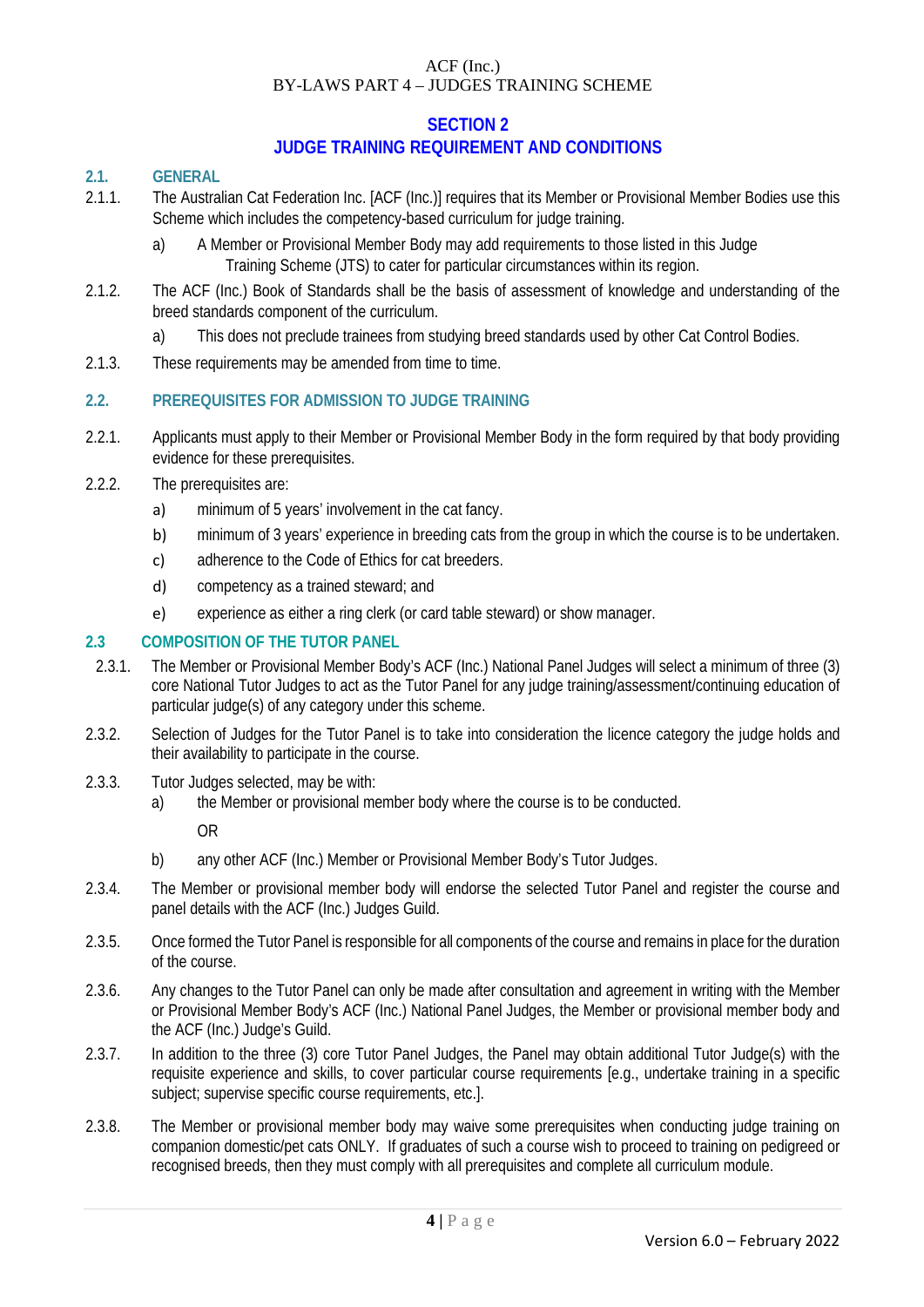## **2.4. TRAINING**

- 2.4.1. The Member or Provisional Member Body shall provide adequate notice to their members of intention to conduct a judge-training course. Six (6) months is advised.
- 2.4.2. The duration of any judge-training course shall be in accordance with the progress of candidates through the curriculum, and their achievement of competencies outlined in the curriculum.
	- a) While progress may vary, it is necessary for any course to be finite. Three (3) years is advised as a maximum time frame, to proceed from Cadet to Junior Judge.
	- b) Member or Provisional Member Bodies shall allow for a Cadet/Junior Judge to defer part of their training for an agreed time period, and to resume training when a course is next offered. Reasons for deferment must be appropriate and recorded.
- 2.4.3. The course will cover all of the modules outlined in the Judges Training Curriculum. Acceptable programs will be organised either by Group (i.e., 1, 2, or 3) or Longhair (Group 1) and Shorthair (Groups 2 and 3).
	- a) Member or Provisional Member Bodies may choose to train applicants initially as Group 4 (companion domestic/pet cat) judges to provide them with experience and confidence in the show ring.
- 2.4.4. Documentation of each stage of training is necessary to verify competency.
	- a) Cadet and Junior judging assignments shall be reviewed in writing on the relevant form.
	- b) Consultation and discussion with Cadet/Junior Judge shall take place after each assignment is completed.
	- c) The Cadet/Junior Judge shall be provided with a copy of all completed forms/critiques and have access to their marked examination papers within six (6) weeks of completion.<sup>5</sup>
- 2.4.5. The Tutor Panel shall hold examination papers, assignments, and other written tasks. The Tutor Panel shall hold all documentation until a Cadet Judge has qualified as an Open Judge or a reactivating judge has requalified, then all these documents shall be lodged with the Member or Provisional Member Body within one (1) month of a Cadet Judge qualifying as an Open Judge or within one (1) month of a person (who commenced training) leaving the course<sup>6</sup>.
- 2.4.6. The Cadet Judge as part of their theoretical training will be required to complete tasks such as presenting seminars, participating in discussion or question and answer sessions, completing research, and writing assessments on exhibits or picture examples. All such tasks shall be designed to develop competency.
- 2.4.7. As part of their practical training the Cadet Judge will be required to undertake cadet-judging assignments at shows:
	- a) The Cadet Judge must be considered competent in the section/breed being studied to begin the practical assessment of cats on the show floor (cadet assignment). This includes already qualified judges extending their qualifications into other group/s.
	- b) These cadet assignments are undertaken independently by the Cadet Judge and shall be supervised by one of the Tutor Panel Judges assigned to the course.
	- c) The cadet assignment shall be designed to cover the range of competencies outlined in the curriculum. The Cadet Judge:
		- (i) shall handle cats, kittens, and neuters.
		- (ii) shall be required to perform ANY tasks similar to those of fully qualified judges, but in an abbreviated format such as fewer exhibits or fewer breeds.
		- (iii) will be required to provide oral and/or written justification of their decisions.
	- d) A minimum of 5 such assignments shall be undertaken.
		- (i) If the Cadet Judge does not demonstrate competence, then more cadet assignments will be necessary.
	- e) One of these cadet assignments should be undertaken for a Member or Provisional Member Body other than the Cadet Judge's own, when the Tutor Panel consider the Cadet Judge is ready for such an experience.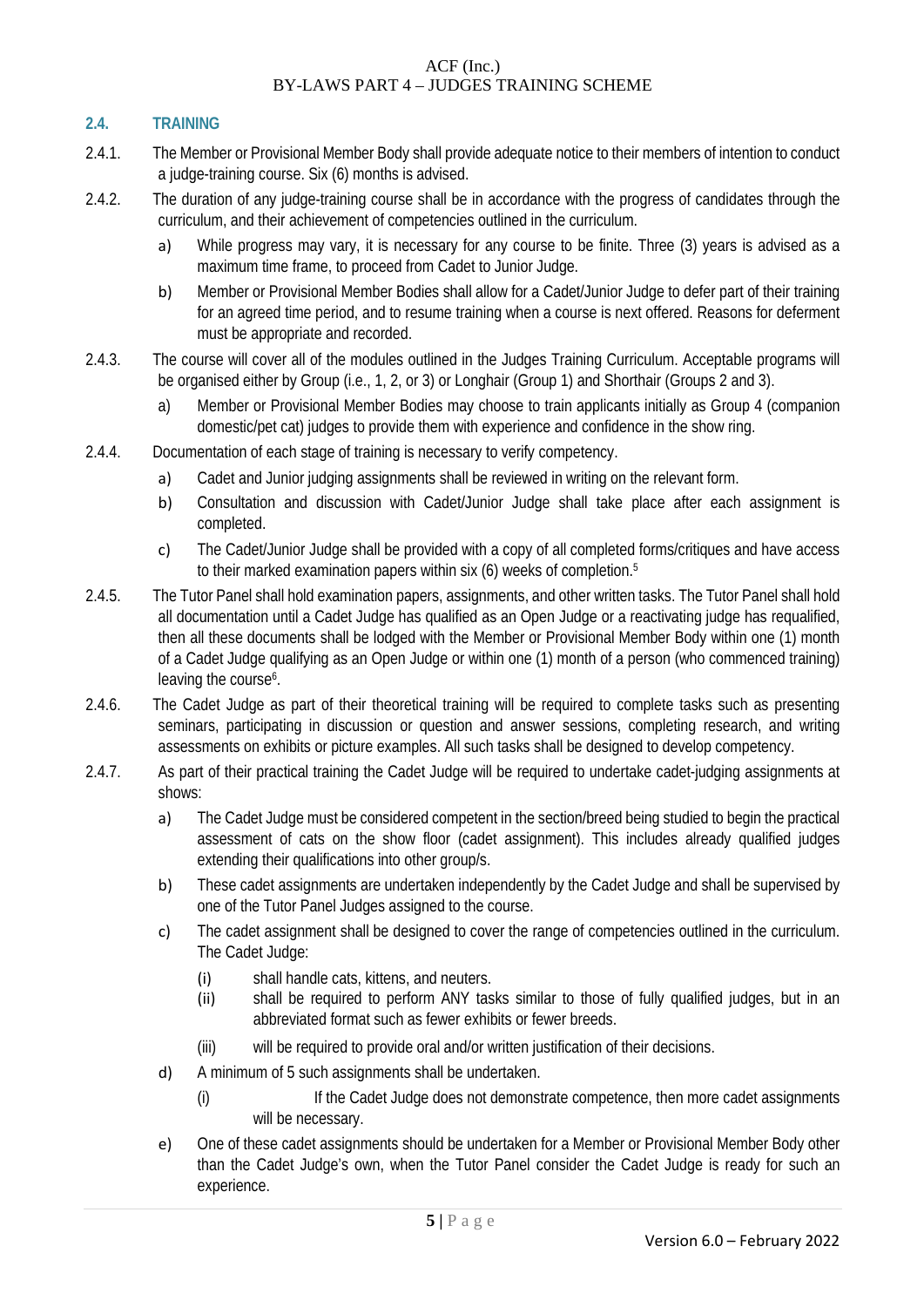- f) When a cadet assignment is undertaken with another ACF Member or Provisional Member Body, arrangements for meeting travel and other costs will be negotiated with the parties concerned (Tutor Panel, Cadet Judge, Member or Provisional Member Body, Club).
- g) The minimum number of exhibits to form a cadet assignment will be dependent on the course focus, the availability of breeds, and the size and nature of the show. The Tutor Panel shall make the selection of exhibits so that the Cadet Judge will handle the widest variety of exhibits, whether it be breeds, age, maturity, colour, pattern, hair length, male/female, entire/desexed, good examples and examples with faults.
- h) Be encouraged to take part in interstate shows and particularly that they attend the ACF (Inc.) National either functioning as a steward or observing a judge.
- 2.4.8. The Junior Judge as part of their training will be required to undertake five (5) supervised judging assignments at shows:
	- a) Assignments will be supervised by a Tutor Panel Judge or Senior Judge.
	- b) An appraisal or critique form will be completed by the supervising Judge. If a Judge, who is not one of the tutors for the course, supervises a Junior Judge then the original document must subsequently be forwarded to the supervising Tutor Judge.
	- c) The number of exhibits judged during each assignment is at the discretion of the Tutor Panel and the Member or Provisional Member Body.
		- (i) The five (5) assignments shall be at reasonably spaced intervals but shall span an interval of no less than six (6) months; and
		- (ii) The fifth  $(5<sup>th</sup>)$  assignment is to be as close to a full open assignment as possible.

# **2.5. EXAMINATIONS**

- 2.5.1. Once a stage of theoretical training has been completed, and the Tutor Panel believe the Cadet Judge has reached the required level of competency; Cadet Judges will be formally assessed on that part of the Curriculum which has been undertaken.
	- a) This will be in the form of a written examination, which assesses higher order thinking rather than simple recall. It may include multiple choice, short answer, and extended answer questions. For an extended list of assessment methods see Section 4: Sub-clause 4.3.3. The method of assessment to be agreed to between the Tutor Panel and the Cadet Judge.
	- b) The Cadet Judge shall be given one (1) months' notice of any written examination.
- 2.5.2. The Tutor Panel shall set and independently mark the Cadet Judge's examination paper. Examination papers shall be returned to the Cadet Judge within one (1) month of the examination taking place.<sup>7</sup>
	- a) Any exception to this should be made only in rare situations and only where there has been detailed discussion between the Tutor Panel about expectations and preparation of a sample answer document. The reason for such exemption shall be recorded by the Tutor Panel.
- 2.5.3. If it is necessary to gain further opinion/s then Tutor Judge/s from another ACF (Inc.) Member or Provisional Member Body shall be consulted.
- 2.5.4. As outlined in Section 2: Sub-clause 2.4.4 all Cadet Judges shall have access to their marked examinations and shall be able to participate in discussion of their results with the Tutor Panel. If an examination paper was to be allocated a score of one hundred (100) in total, to be deemed successful a Cadet Judge must achieve a level of eighty (80). If a Cadet Judge is unsuccessful, they shall be given the opportunity to complete further training and be re-assessed within the limitations of Section 2: Sub-Clause 2.4.2.
- 2.5.5. Once all assessment and training are complete and deemed acceptable, the Tutor Panel will recommend elevation of the Cadet Judge to Junior Judge status (as outlined in Section 2 Sub-clause 2.4.8) to the Member or Provisional Member Body concerned.

<sup>7</sup> 2019: Added: Timeframe for return of marked papers.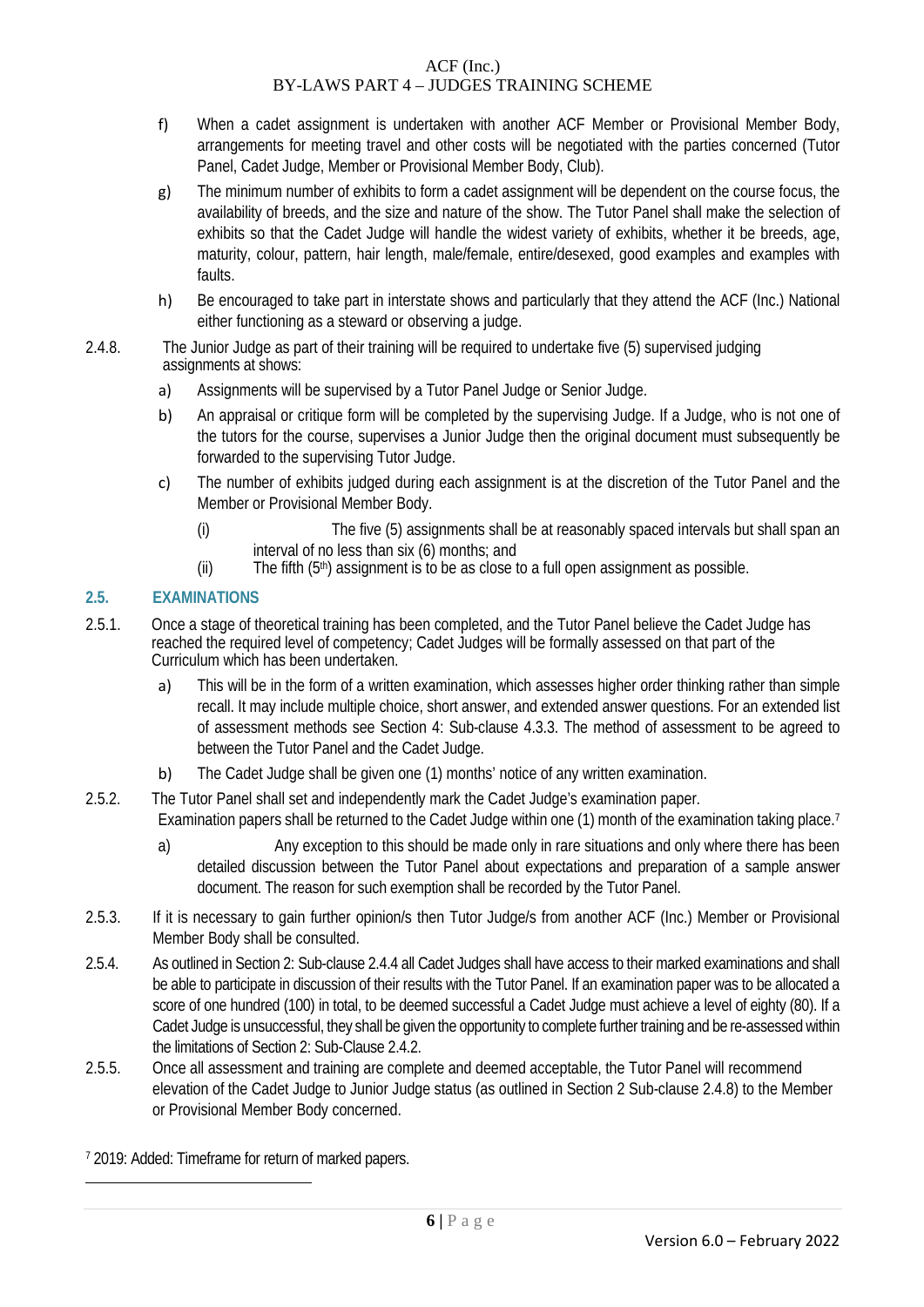# **2.6. APPEALS**

- 2.6.1. A Cadet/Junior Judge may appeal an examination result or any other aspect of the Judge Training Curriculum.
- 2.6.2. Such appeals shall be in writing detailing the particulars of the matter at issue, and submitted, within fourteen (14) days after the difference arises, to the Tutor Panel.
	- a) The Tutor Panel shall submit the matter to a Senior Judge with at least 5 years' experience, who has not been part of the training, to consider and make recommendations in writing as soon as practicable to the Member or Provisional Member Body. The Member or Provisional Member Body, if in agreement, shall inform the Cadet/Junior Judge of the decision in writing within fourteen (14) days of receipt from the Senior Judge.
	- b) If the Cadet Judge is dissatisfied with the decision of the Senior Judge, the Cadet Judge may submit the matter in writing, detailing the particulars of the matter at issue, within fourteen (14) days after the decision is given to the ACF (Inc.) Judges Guild Executive to consider and make recommendations in writing as soon as practicable to the Member or Provisional Member Body.
	- c) If the ACF (Inc.) Judges Guild Executive does not receive a request within the prescribed time the Member or Provisional Member Body's decision shall not be subject to further appeal.

#### **2.7. EXTENSION OF JUDGING QUALIFICATIONS**

- 2.7.1. Open/Senior Judges shall apply to their Member or Provisional Member Body to extend their licence.
- 2.7.2. Open/Senior Judges applying for an extension of their licence are not required to provide proof of meeting prerequisites as outlined in Section 2: Sub-clause 2.2.2.
- 2.7.3. Open/Senior Judges extending their qualifications become a Cadet Judge of the course they are undertaking.
- 2.7.4. Open/Senior Judges undertaking extension of licence courses will not be re-assessed in any part of the curriculum in which they are already qualified.
- 2.7.5. The number of cadet assignments, as determined by the Tutor Panel, will be undertaken.
- 2.7.6. The principles of Section 2: Sub-clauses 2.4.6 to 2.4.8 shall also apply to Open/Senior Judges undertaking cadet/junior assignments.

#### **2.8. RE-ACTIVATING JUDGING LICENCE**

- 2.8.1. An Open/Senior Judge previously on a Member or Provisional Member Body or the ACF (Inc.) National Panel of Judges, who has been declared inactive [as defined in Section 1: Sub-clause 1.1(h)], will have requirements necessary to "reactivate" their licence assessed [refer to Module 6].
- 2.8.2. The Member or Provisional Member Body shall, taking into consideration their previous experience as a judge and the length of time they have been absent from judging, and with the agreement of the returning judge, determine the competency assessment requirements.
- 2.8.3. The results of the competency assessment may require the judge to undertake a further course of training and/or judging assignments.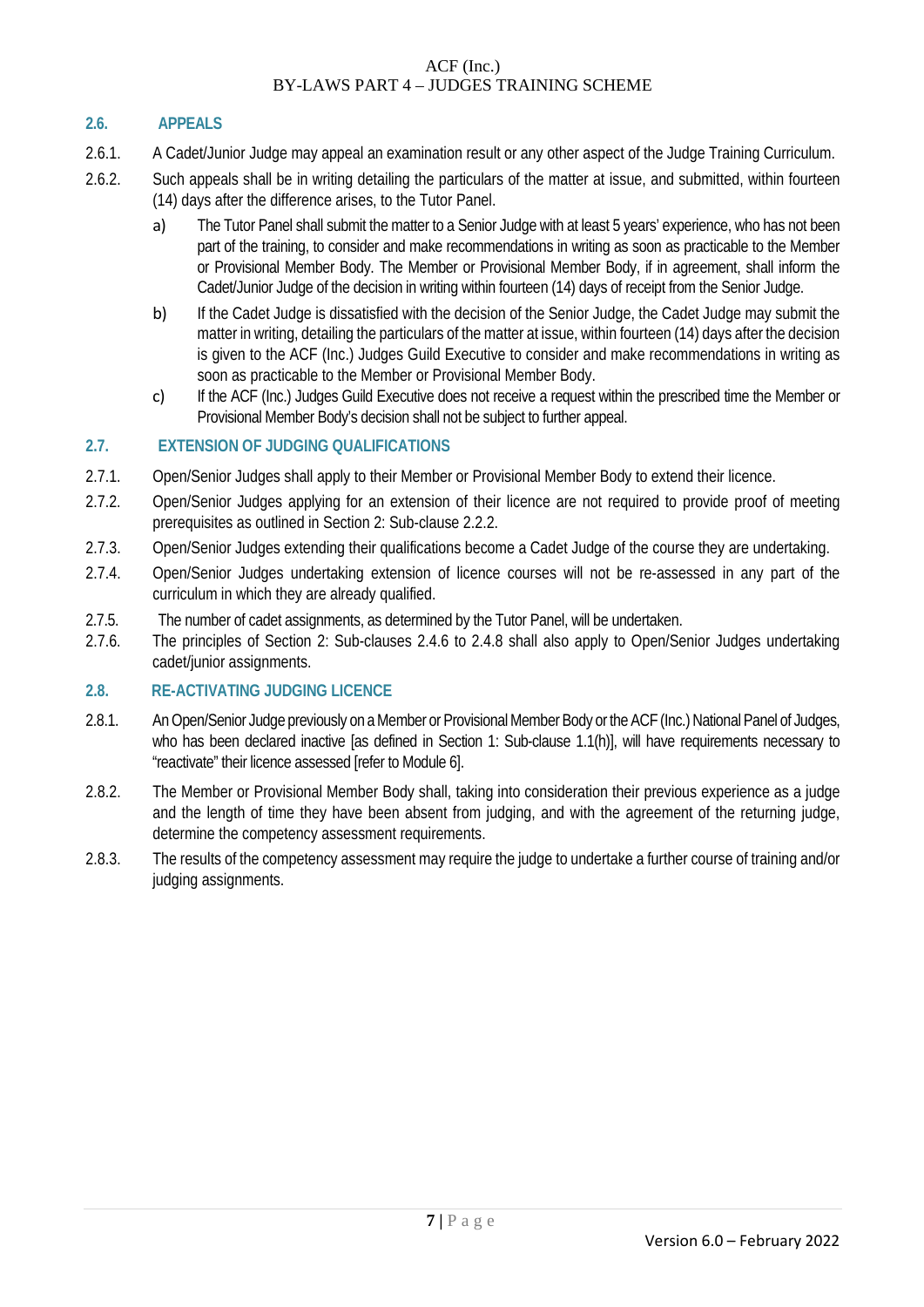# **SECTION 3**

# **JUDGES' QUALIFICATIONS AND RECOGNITION OF JUDGES**

#### **3.1 GENERAL**

- 3.1.1. Judges in all categories are:
	- a) required to use the ACF (Inc.) Book of Standards when judging for an ACF (Inc.) Member or Provisional Member Body or one of its associated clubs; and
	- b) encouraged to join the ACF (Inc.) Judges' Guild.
- 3.1.2. Senior Judges wishing to be listed on the ACF (Inc.) National Panel **must** be members of the ACF (Inc) Judges' Guild.8

#### **3.2. CADET JUDGE**

- 3.2.1. Those who have been accepted into this training programme are known as Cadet Judges.
- 3.2.2. Training shall be undertaken in accordance with the Judges Training Curriculum.
- 3.2.3. If already an Open/Senior Judge in another breed group, the individual becomes a Cadet Judge in the group for which they are undertaking training.

#### **3.3. JUNIOR JUDGE**

- 3.3.1. Those who have satisfactorily completed training as a Cadet Judge and are undertaking a mentor-assessed period of skill development similar to an internship becomes a Junior Judge in the group for which they have just qualified. This also applies to an Open/Senior Judge for another breed group extending their licence.
- 3.3.2. Assessments shall be undertaken in accordance with the Judges Training Curriculum.
- 3.3.3. As breed standards have been written for adult exhibits, a Junior Judge can judge and issue certificates/awards applicable, for all pedigreed or companion exhibits, and side-class.
- 3.3.4. A Junior Judge shall only judge for Member or Provisional Member Bodies within their own state or territory, except where a Junior Judge is an already qualified Open Judge in another group, in which case they may undertake a junior assignment interstate in conjunction with an open assignment if the club concerned agrees to this and a suitably qualified ACF (Inc.) National Panel Judge is available to supervise the junior assignment.

#### **3.4. OPEN JUDGE**

- 3.4.1. An Open Judge must be at least 18 years of age at the time of appointment.
- 3.4.2. Judges who have satisfactorily completed the requirements specified for Junior Judges can be accepted on to the Open Judges Panel of a Member or Provisional Member Body.
- 3.4.3. Open Judges can judge all classes in the group/s for which they have qualified and been appointed. They are eligible to judge interstate for any Cat Control Body recognised by ACF (Inc.) [refer to ACF (Inc.) By-Laws Part 1: Clauses 3 and 49 ].

#### **3.5. SENIOR JUDGE**

- 3.5.1. An Open Judge can be designated a Senior Judge after completing 6 judging assignments.
- 3.5.2. Senior Judges can be recommended by their Member or Provisional Member Body, for listing on the ACF (Inc.) National Panel of Judges in the manner specified in Section 3: Sub-clause 3.6.2.

<sup>9</sup> 2019: Amended: References to By-Laws Part 1 clauses.

<sup>8</sup> 2017: Added: Sub-clause 3.1.2 Requirement to be Guild member to be on ACF (Inc.) National Panel.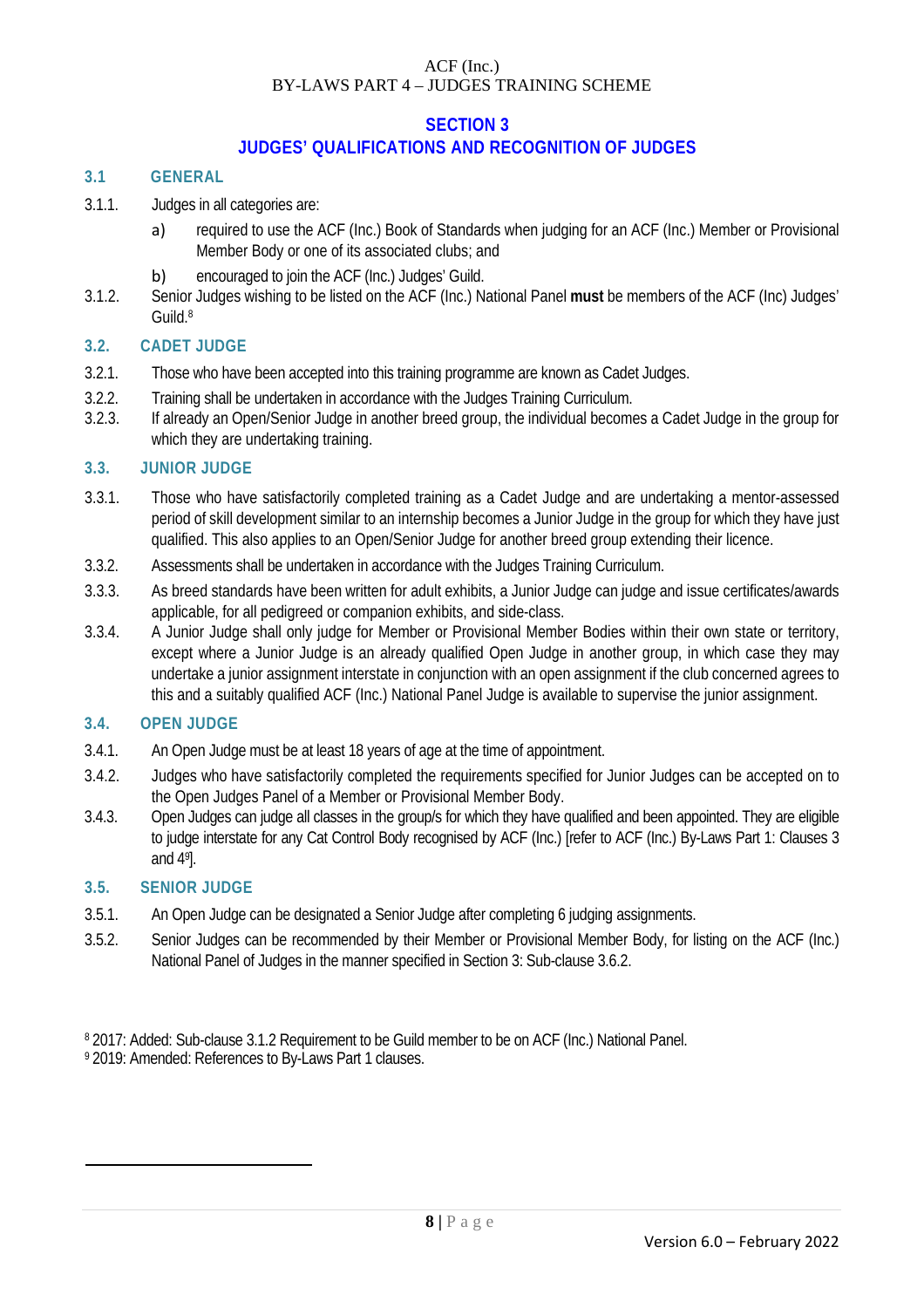#### **3.6. ACF (INC.) NATIONAL JUDGES**

- 3.6.1. Judges who are listed on a Member or Provisional Member Body's open panel of judges and have been accepted by the ACF (Inc.) for inclusion on its National Panel of Judges are to be known as licenced ACF (Inc.) National Judges (with their Member or Provisional Member Body notated in brackets alongside.)
- 3.6.2. When submitting the names of judges for inclusion on the ACF (Inc.) National Panel of Judges (whether new judges or those already listed for another group) the Member or Provisional Member Body Secretary shall complete the required form [refer to FORM X7/ X7A] and forward to the Secretary AFC (Inc.).
- 3.6.3. Listing on the ACF (Inc.) National Panel of Judges is subject to:
	- a) ACF (Inc.) being satisfied as to the judges' qualifications.
	- b) receipt by the Secretary ACF (Inc.) of the signed ACF (Inc.) Judges Code of Ethics [refer to FORM X6] and Judges Details for Web listing [refer FORM X8].
	- c) being an Active Judge as defined under Section 1 Sub-clause 1.2;
	- d) being normally domiciled in Australia; and
	- e) being a member of the ACF (Inc.) Judges Guild.i
- 3.6.4. Judges10 listed on the ACF (Inc.) National Panel, at the time of listing, will be issued with a certificate signed by the President stating:
	- a) the date of admission to the National Panel; and
	- b) what the Judge is licenced to judge.
- 3.6.5. A list of all **active** ACF (Inc.) National Panel Judges will be compiled and maintained by the Secretary ACF (Inc.) and published on the ACF (Inc.) website.
	- a) Annually the list will be sent to the Member or Provisional Member Bodies to confirm that the details shown for their judges are current and that the judges listed are active judges (Refer to Section 1 Subclause 1.2.)
	- a) Each 30 June, the list will also be referred to the ACF (Inc) Judges Guild to confirm currency of annual membership.
- 3.6.6. Effective 30 June 2017, where a judge has been deemed inactive or unfinancial, they may continue to be listed in an unpublished list 11as such.
- 3.6.7. ACF (Inc.) National Judges are eligible to officiate at ACF (Inc.) National Shows. **3.7.**

# **3.7 ACF (INC.) INTERNATIONAL JUDGES**

- 3.7.1. The International Judges Panel listing (unpublished) will contain the judges name and the date they were entered onto the list and individual assignments are listed in the judge's profile.
- 3.7.2. Judges who are listed on the ACF (Inc.) National Panel of Judges, who have undertaken overseas assignments which have been recognised (under Sub-clause 3.7.2), may be recognised as an International Judge. Records of overseas assignments maybe reported in the judges' profile on the ACF (Inc.) website.12 It will be the judges' responsibility to update their profile as necessary.
- 3.7.3. Recognition as an ACF (Inc.) International Judges is subject to completing the required documentation [refer to FORM X9] and providing proof of having undertaken the overseas assignment/s to the Secretary ACF (Inc.).
- 3.7.4. Documents providing acceptable proof of overseas assignments include (but are not limited to) relevant page/s of the show catalogue, with translation where necessary, documentation provided to the judge by an international cat organization hosting the assignment and/or a letter from the host club/council attesting to completion of the assignment.<sup>10</sup> 2017: Added: Requirement for Certificate issued when elevated to National Panel.
- <sup>11</sup> 2017: Added: Inactive judges will be kept on an unpublished list.

<sup>12</sup> 2017: Amended: No longer a published list of International Judges.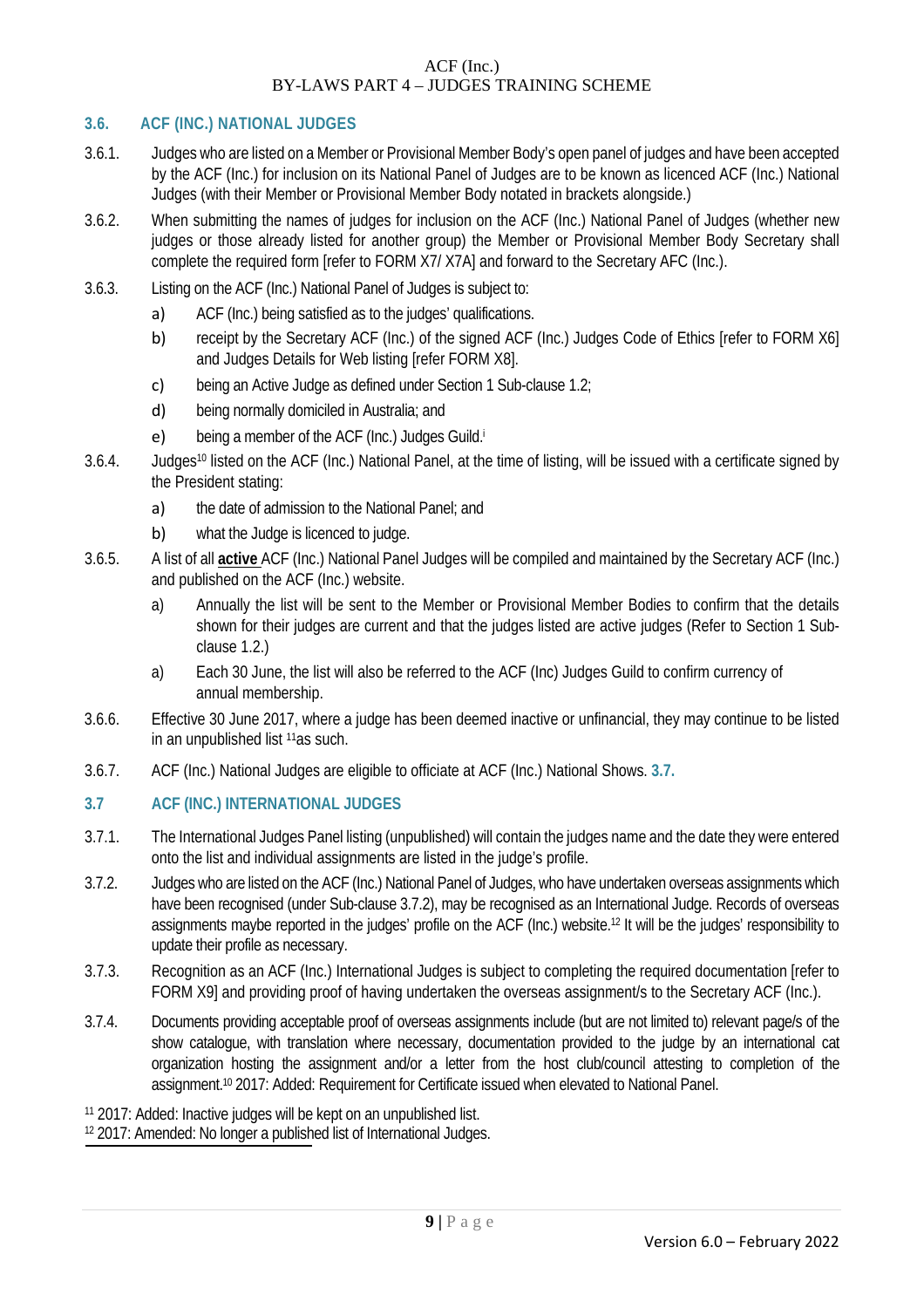- 3.7.5**.** Judges who have been accepted on to the ACF (Inc.) National Panel of Judges who originally qualified as judges outside Australia must provide proof of assignments undertaken overseas as per Section 3: Sub-clause 3.7.3 before being accepted as an ACF (Inc.) International Judge.
- 3.7.6. Where ACF (Inc.) Judges have participated in an overseas group tour, the organiser of the tour can provide a group submission, with proof as outlined above of judging assignments undertaken, in lieu of individual submissions from participating judges.

#### **3.8. ACF (INC.) NATIONAL TUTOR JUDGE**

3.8.1**.** The role of a tutor judge within ACF is to offer instruction, tutoring mentorship and support to trainee judges within ACF. This may be within their own Member Body or to other ACF Member Bodies. Tutor Judges may also be asked to supervise and /or mark assessments.

Essential Criteria to be a Tutor Judge

- Judges must be listed on the ACF (Inc.) National Judges Panel.
- A minimum of three (3 years) experience judging in the particular group/s.
- Must have a comprehensive understanding of ACF Breed Standards of the particular group/s.
- Have communication skills both one on one and within small groups.
- Have experience or willing to learn digital technology that may be used for training purposes.
- Must be able to prepare teaching and assessment documents.

#### Desirable Criteria

- Experience in a teaching/tutoring role.
- Experience in training cat judges.
- A good understanding of mentorship.
- 3.8.2. The Judge shall make an application on the required form [refer FORM X15] and forward to the Secretary ACF (Inc.)
- 3.8.3. Listing on the ACF (Inc.) National Panel of Judges **as a Tutor** is subject to ACF (Inc.) Committee being satisfied as to the judges' qualifications for the chosen Group(s).
- 3.8.4 Listing on ACF (Inc.) National Panel of Judges as a Tutor Judge will be as follows:
	- a) an All-Breeds Judge who wishes to tutor all breeds is shown as an 'All Breeds Tutor'
	- b) an All-Breeds Judge or Group Judge who wishes to tutor a particular Group or Groups has '(Tutor)' inserted after the relevant Group(s).

#### **3.9. JUDGE EMERITUS13**

- 3.9.1. ACF (Inc.) Member or Provisional Member Bodies may grant "Judge Emeritus" title to a Senior Judge who has retired from active judging but may not have relinquished all duties of their former position.
- 3.9.2. Judge Emeritus must have had at least 15 years senior judging experience as described in these By-Laws Part 4 with ACF (Inc.) Member or Provisional Member Bodies or one or more mutually recognised Cat Control Bod(ies).
- 3.9.3. Judge Emeritus must be financial members of their member or Provisional Member Body and an honorary member of the ACF (Inc.) Judges Guild.
- 3.9.4. Member or Provisional Member Bodies may appoint by invitation a Judge Emeritus for roles such as:
	- a) acting as a Tutor Panel Judge, provided they inform themselves on any new breeds/colours/patterns or changes to breeds/colours/patterns recognised by the ACF (Inc.);
	- b) assisting with mentoring or training handler/steward; or
	- c) other roles as required.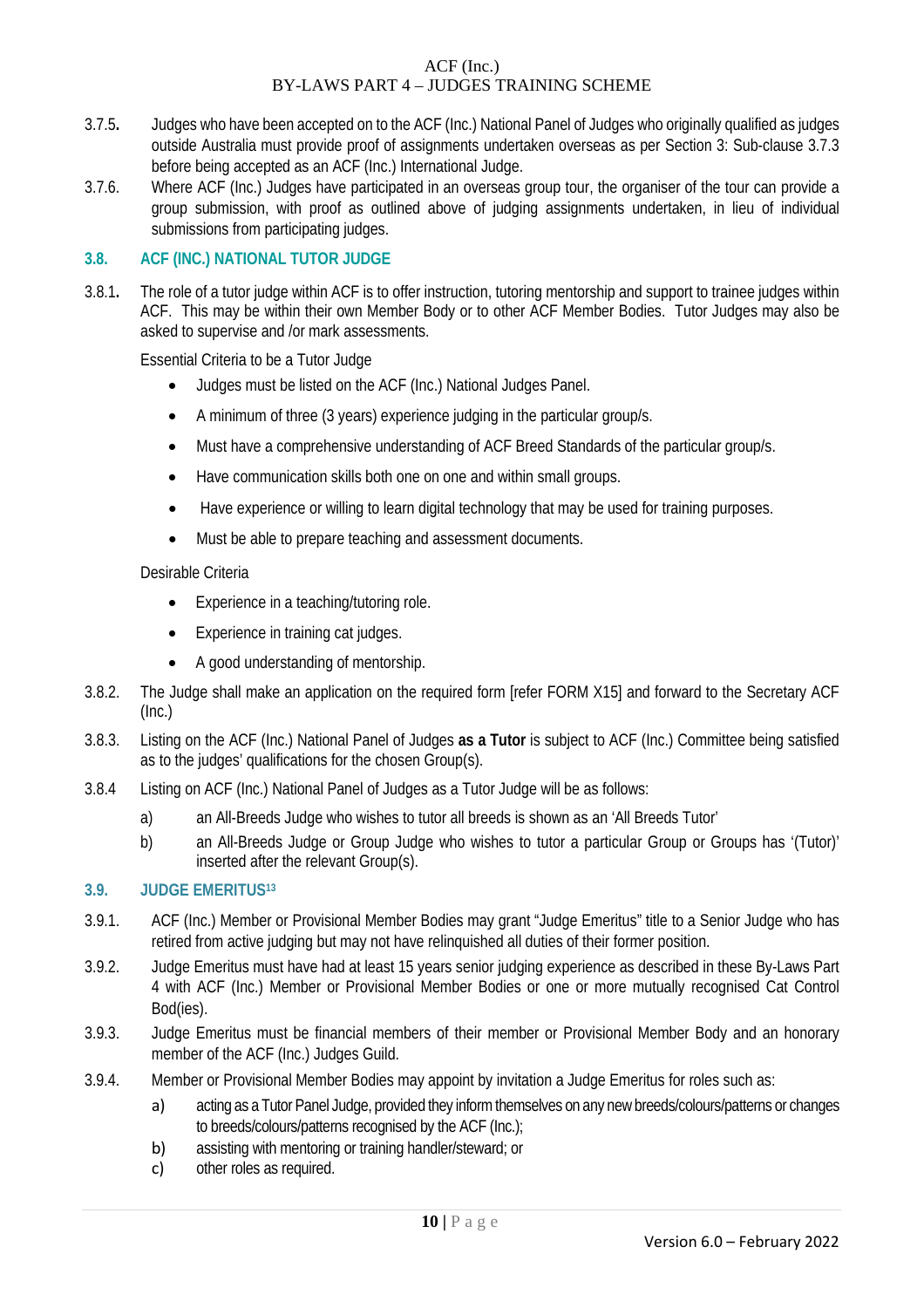# **3.10. JUDGES TRANSFERRING FROM A BODY RECOGNISED BY ACF (INC.)**

- 3. 10.1. Judges transferring from a Cat Control Body, which has mutual recognition with the ACF (Inc.) [as defined in ACF By-Laws Part 1: Clauses 3 and 4], to a Member or Provisional Member Body will be accepted at a level appropriate to their training and experience by the Member or Provisional Member Body as evidenced by the licence issued by the former Cat Control Body and by the last three (3) judging assignments undertaken.
	- a) after acceptance of a transferring judge onto its own Judges' Panel, and the subsequent recognition of that judge as a Senior Judge (if not Senior when accepted), a Member or Provisional Member Body may recommend this judge for listing on the ACF (Inc.) National Panel of Judges [refer to FORM X10].
- 3. 10.2. Listing on the ACF (Inc.) National Panel of Judges is subject to:
	- a) ACF (Inc.) being satisfied as to the judges' qualifications.
	- b) receipt by the Secretary ACF (Inc.) of the signed ACF (Inc.) Judges Code of Ethics [refer to FORM X6] and Judges Details for Web listing [refer FORM X8].
	- c) being an active judge as satisfying requirements of Section 1 Sub-clause 1.1(h); and
	- d) being normally domiciled in Australia; and
	- e) being a member of the ACF (Inc.) Judges Guild.14.
- 3. 10.3**.** Judges transferring with a new Provisional Member Body which was mutually recognised previously with the ACF (Inc.) [as defined in ACF (Inc.) By-Laws Part 1: Clauses 3 and 4], will be accepted at a level appropriate to their training and experience by ACF (Inc.) as evidenced by the licence issued by the former Cat Control Body and by the last three (3) judging assignments undertaken.
	- a) the subsequent recognition of that judge as a Senior Judge (if not Senior when accepted), the new Provisional Member Body may recommend this judge for listing on the ACF (Inc.) National Panel of Judges [refer to FORM X10].
	- b) listing on the ACF (Inc.) National Panel of Judges is subject to compliance with Section 3: Sub-clause 3.9  $\mathcal{L}$
- 3. 10.4. A person transferring from a Cat Control Body, which has mutual recognition with the ACF (Inc.) [as defined in ACF (Inc.) By-Laws Part 1: Clauses 3 and 4], to a Member or Provisional Member Body under Section 3: Subclause 3.8.3 who is yet to complete their judge's training [ie. does not hold the ACF (Inc.) equivalent of Open Judge status] under their former Cat Control Body will have their existing training assessed and where applicable recognised as prior learning [RPL].
	- a) The ACF (Inc.) Member or Provisional Member Body will:
		- (i) determine the stage of training reached and the requirements necessary in order to complete training under the ACF (Inc.) Judge Training Scheme; and
		- (ii) with the agreement of the person transferring:
			- set out in writing the requirements to be completed to achieve ACF (Inc.) Open Judge status [refer to FORM 14]; and
			- appoint the Tutor Panel.
	- b) The Member or Provisional Member Body may seek the opinion of the ACF (Inc.) Judges Guild as to the sufficiency of the agreed requirements reached under sub-clause 3.9.4 (a) (ii) above.
	- c) Following the subsequent recognition of that judge as a Senior Judge, the Member or Provisional Member Body may recommend the judge for listing on the ACF (Inc.) National Panel of Judges [refer to FORM X10 & X10A].
	- d) Listing on the ACF (Inc.) National Panel of Judges is subject to compliance with Section 3: Sub-clause 3.9.2.

13 2019: Added: Sub-clause on Judge Emeritus with remaining clauses renumbered.

14 2017: Added: Requirement to be Guild Member to be on ACF (Inc.) National Panel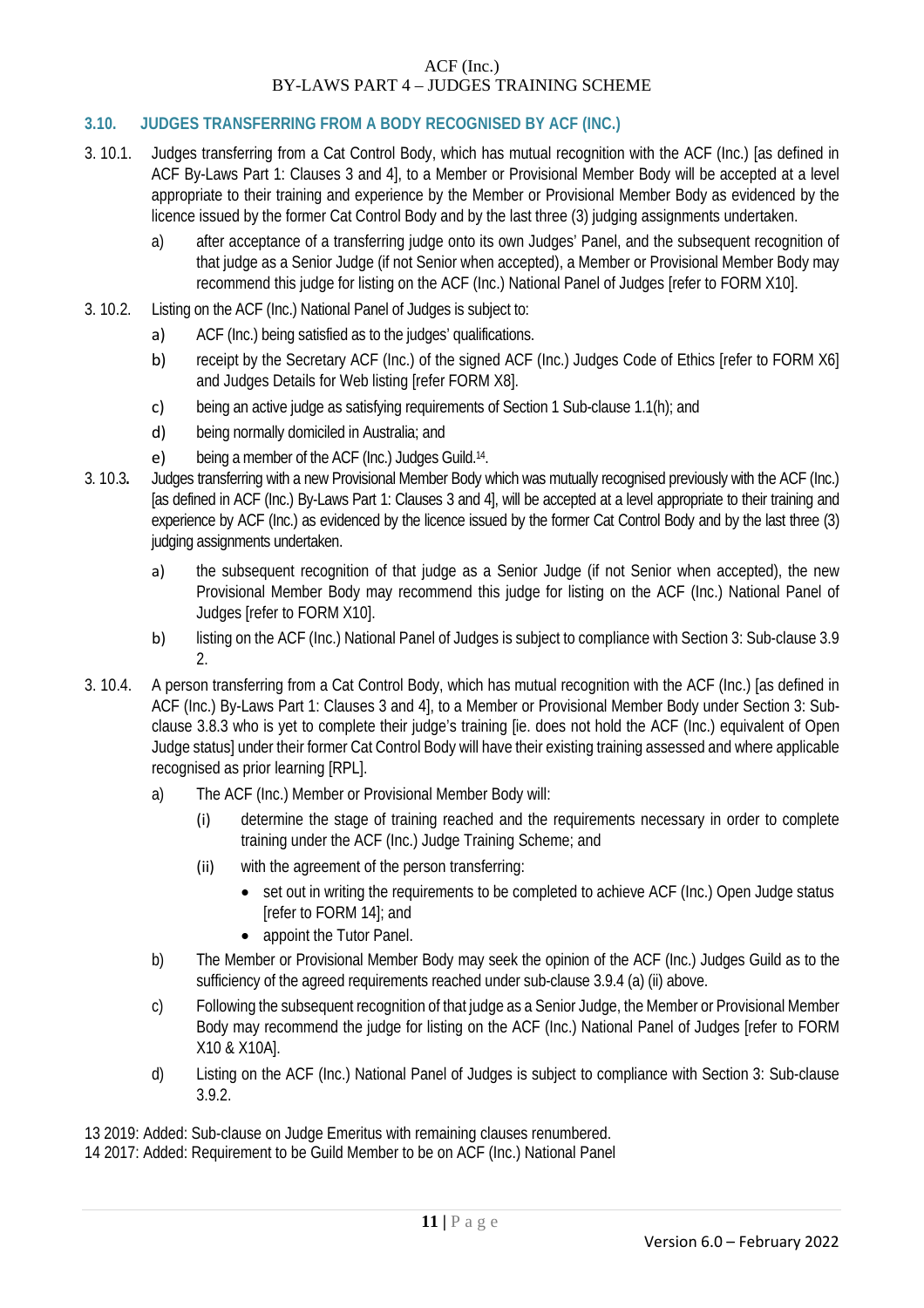- 3. 10.5. A person transferring from a Cat Control Body, which has mutual recognition with the ACF (Inc.) [as defined in ACF (Inc.) By-Laws Part 1: Clauses 3 and 4], to a Member Body [or with a new Provisional Member Body under Section 3: Sub-clause 3.9.3] who is deemed to be an inactive judge by their previous Cat Control Body will have requirements necessary to "reactivate" their licence assessed [refer to MODULE 6].
	- a) The Member or Provisional Member Body shall, taking into consideration their previous experience as a judge and the length of time they have been absent from judging, determine with the agreement of the returning judge:
		- (i) the requirements of a refresher course of training with emphasis on breeds /colours/patterns added since their absence from judging; and
		- (ii) the Tutor Panel which in this case shall comprise 3 ACF (Inc.) National Panel of Judges that satisfy the requirements of Section 2: Sub-clause 2.3.2.
	- b) Following satisfactory completion of the requirements under sub-clause 3.8.5 (a)(i) above undertake a competency assessment comprising:
		- (i) a written assessment of their knowledge of the ACF (Inc.) Breed Standards in the relevant Group/s with emphasis on any new breeds/colours/patterns added since their absence from judging; and
		- (ii) a practical assessment of their judging competency as per the ACF (Inc.) Judges Training Curriculum.
	- c) The Member or Provisional Member Body may seek the opinion of the ACF (Inc.) Judges Guild as to the sufficiency of the agreed requirements reached under sub-clause 3.9.5 (a) & (b) above.
	- d) The results of the competency assessment may require the person to undertake a further course of training and/or judging assignments.
	- e) Following the subsequent recognition of that judge as a Senior Judge, the Member or Provisional Member Body may recommend the judge for listing on the ACF (Inc.) National Panel of Judges [refer to FORM X10 & X10B].
	- f) Listing on the ACF (Inc.) National Panel of Judges is subject to compliance with Section 3: Sub-clause 3.8.2.

# **3.12. Judges Transferring from a Body not recognised by ACF**

- 3. 12.1. Judges transferring from a Cat Control Body not recognised by ACF (Inc.) [as defined in ACF By-Laws Part 1: Clauses 3 and 4] will be required to apply to their Member or Provisional Member Body providing documentation of their training, level of experience (licence) and evidence of the last three (3) judging assignments undertaken [refer to FORM X11 & X11A].
- 3. 12.2. The application and documentation will be forwarded to the Secretary ACF (Inc.) who will seek the opinion of the ACF (Inc.) Judges Guild Executive for implementation of competency assessment as follows:
	- a) require the competency of their training and experience be assessed by a panel of three (3) ACF (Inc.) National Panel Judges as follows [refer to Module 6]:
		- (i) undertake a "refresher" course of training [refer to Module  $6$ ];
	- b) following satisfactory completion of the requirements under Sub-clause 3.10.2 (a)(i) above undertake a competency assessment comprising:
		- (i) a written/verbal assessment of their knowledge of ACF (Inc.) Breed Standards; and
		- (ii) a practical assessment of their judging competency as per the ACF (Inc.) Judges Training Curriculum and that:
			- the practical assessment be carried out at a show/s in order to achieve a minimum of 20 cats representative of 75% of the breeds/colours/patterns in each of the relevant Group/s.
	- c) results of the competency assessment may require the judge to undertake a further course of training and/or judging assignments.
- 3. 12.3 This opinion will be conveyed to the ACF (Inc.) Executive Committee. The ACF (Inc.) or Provisional Member the ACF (Inc.) Executive Committee will manage the competency assessment process.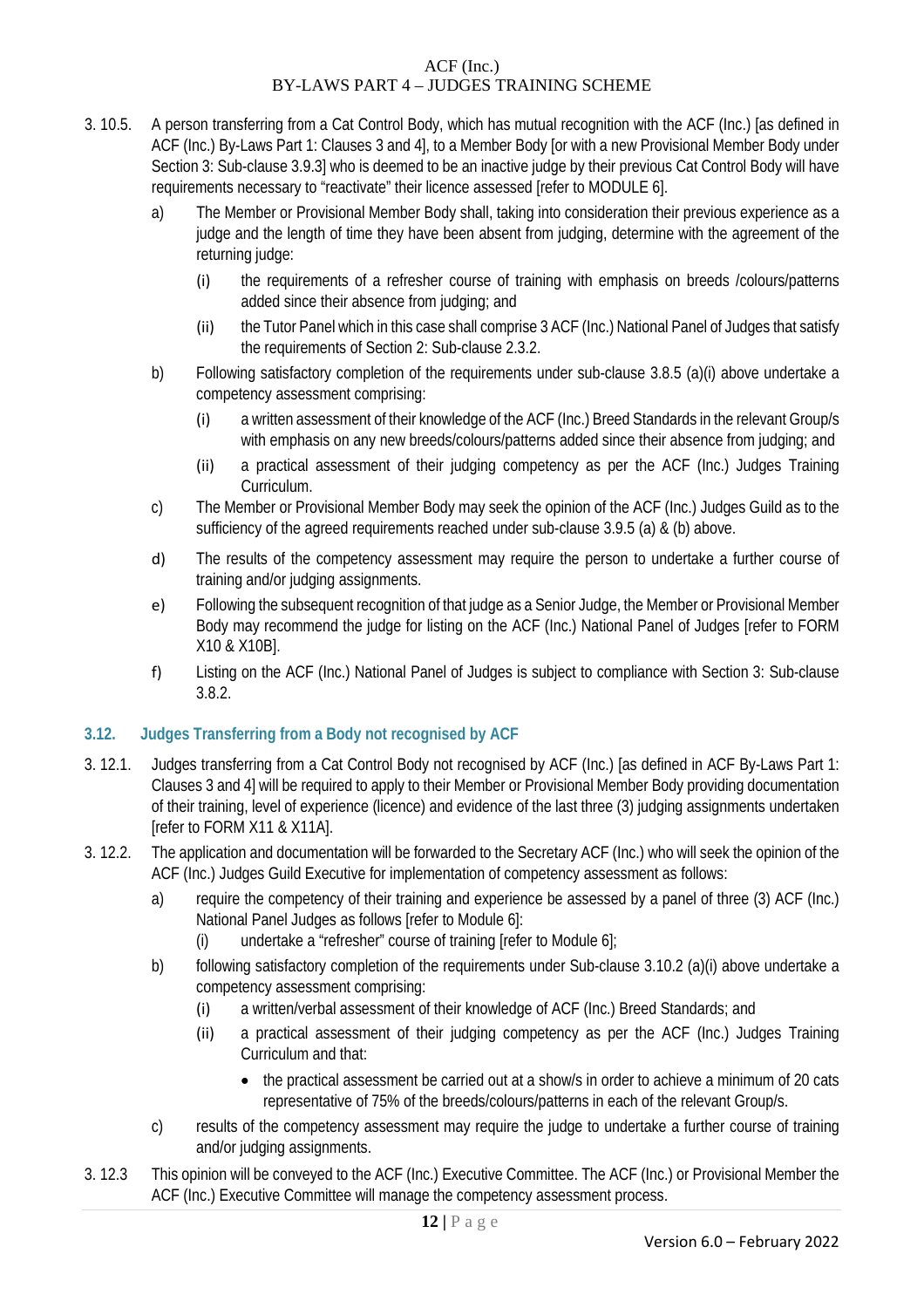- 3. 12.4. Following the subsequent recognition of that judge as an active Senior Judge, the Member or Provisional Member Body may recommend the judge for listing on the ACF (Inc.) National Panel of Judges [refer to FORM X11 & X11A].
- 3. 12.5. Section 3: Sub-clause 3.6 may then apply if the judge's qualifications and experience are acceptable.
- **3.13. Judges transferring between ACF Member Bodies**
- 3. 13.1. Judges transferring from an ACF (Inc.) Member or Provisional Member Body to another ACF (Inc.) Member or Provisional Member Body will be accepted at a level appropriate to their training and experience by the Member or Provisional Member Body as evidenced by the licence issued by the former Member or Provisional Member Body/ACF (Inc.) and provided they are an active judge [as defined in Section 1: Sub-clause 1.1(h)].
	- a) After acceptance of a transferring judge onto its own Judges' Panel, and the subsequent recognition of that judge as a Senior Judge (if not Senior when accepted), a Member or Provisional Member Body may recommend this judge for listing as its Member or Provisional Member Body Judge on the ACF (Inc.) National Panel of Judges [refer to FORM X15].
- 3. 13.2. If the transferring Judges is deemed as an inactive judge, they shall comply with the provisions of Section 3: Sub-clause 3.9.5.

#### **3.14. An ACF Judge Re-Activating Licence**

- 3. 14.1. An Open/Senior Judge previously on a Member or Provisional Member Body or the ACF (Inc.) National Panel of Judges, who has been declared inactive [as defined in Section 1: Sub-clause 1.2], will have requirements necessary to "reactivate" their licence assessed [refer to Module 6].
- 3. 14.2 The Tutor Panel will determine, with the agreement of the returning judge:
	- a) to undertake a refresher course of training before assessment under sub-clause 3.12.2 (b); OR
	- b) to immediately undertake a competency assessment comprising:
		- (i) a written assessment of their knowledge of the ACF (Inc.) Breed Standards in the relevant Group/s with emphasis on any new breeds/colours/patterns added since their absence from judging; and
		- (ii) a practical assessment of their judging competency as per the ACF (Inc.) Judges Training Curriculum.
- 3. 14.3 The results of the competency assessment may require the judge to undertake a further course of training and/or judging assignments.
- 3. 14.4 Following the subsequent recognition of that judge as an active Senior Judge, the Member or Provisional Member Body may recommend the judge for listing on the ACF (Inc.) National Panel of Judges [refer to FORM X12].
- 3. 14.5. Listing on the ACF (Inc.) National Panel of Judges is subject to compliance with Section 3: Sub-clause 3.6.3.

# **3.15 Judges Ongoing Professional Development**

- 3. 15.1 Each Member or Provisional Member Body Judges Group [however named] should ensure that all their Judges are required to inform themselves on any new breeds/colours/patterns or changes to breeds/colours/patterns recognised by the ACF (Inc.) General Meeting in that year.
- 3. 15.2 This may be through:
	- a) attendance at organised group seminars/workshops; or
	- b) independent research and presentation at seminar/workshop.
- 3. **15.3** Separate from judging assignments, to maintain their knowledge, Member or Provisional Member Body Judges should participate in a minimum of any two (2) of the following annually:
	- a) Research and provide a paper on a selected topic [not to be restricted to only breeds, but topics requiring higher-level, process and analytical skills]; or
	- b) Participate in a seminar/workshop conducted by the Member or Provisional Member Body Judges Group or another Member or Provisional Member Body Judges Group; or
	- c) Undertake refresher examinations requiring higher-level, process and analytical skills rather than merely rote recall.
	- d) Attend a seminar/workshop conducted by the ACF (Inc.) Judges Guild or another Cat Control Body.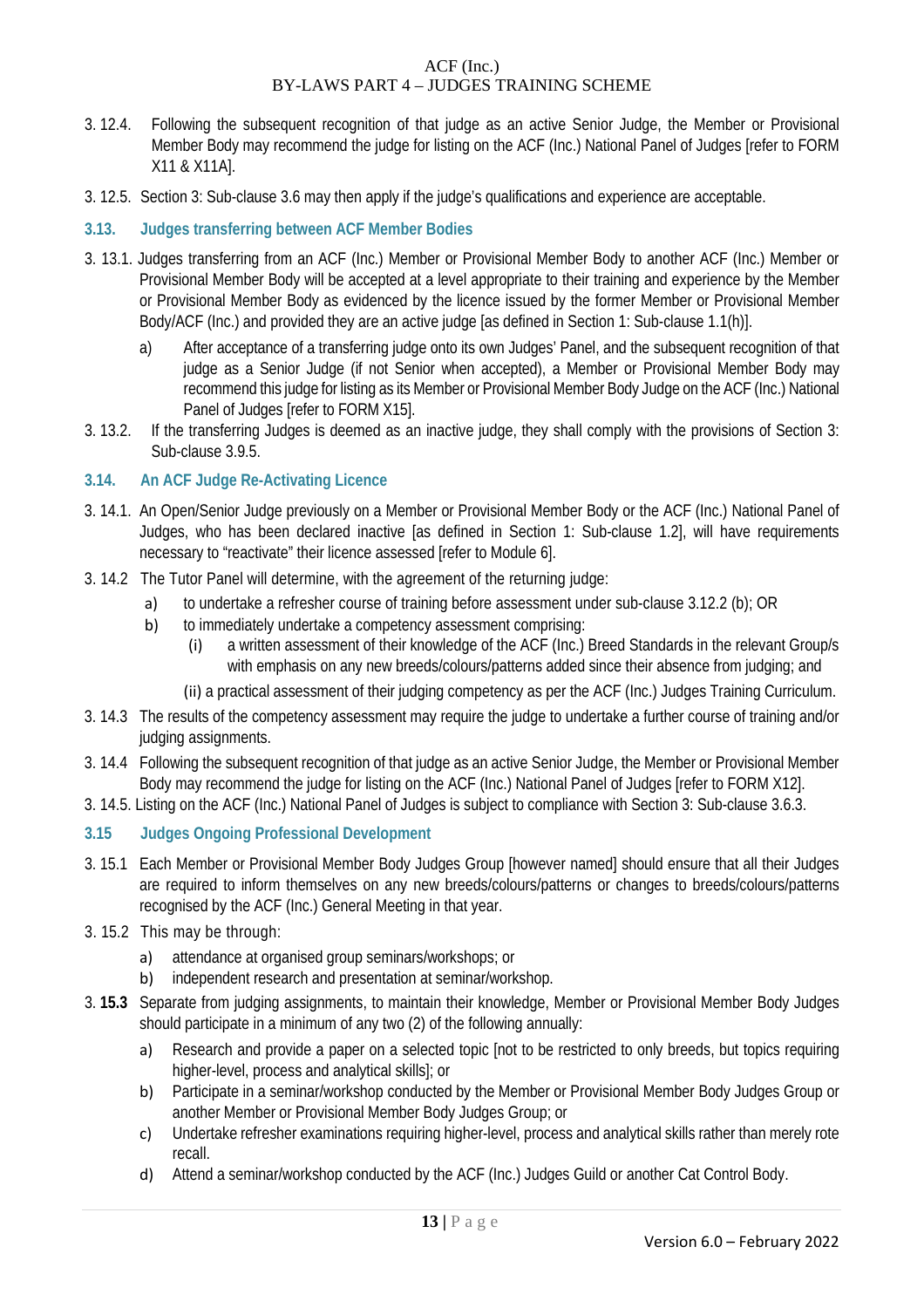#### **3.16. Miscellaneous**

3.16.1. Any judge regardless of affiliation, who is found guilty by a court of law on a charge or charges pertaining to any matter injurious or prejudicial to the aims and objectives or reputation of the Cat Fancy shall not be recognized as a judge by the ACF (Inc.) or its Member or Provisional Member Bodies.

# **SECTION 4 JUDGES' TRAINING CURRICULUM**

#### **4.1. Preamble**

- 4.1.1. This section to be read in conjunction with the ACF Inc. Judge Training Requirements Section 2.
- 4.1.2. This curriculum is structured in modules.
- 4.1.3. Cadet Judges are required to attain all of the competencies in Module 1 before commencing study of any subsequent module.
- 4.1.4. It is recommended that Modules 2 and 4 be studied concurrently.
- 4.1.5. Module 3 is designed to guide practical assessment.
- 4.1.6. A Cadet Judge will have attained an average assessment outcome of at least 80 per cent across the modules 1 to 4 before being deemed competent.
- 4.1.7. A Junior Judge is required to complete Module 5 and attain an average assessment outcome of at least 80 per cent across the module before being deemed competent.
- 4.1.8. A reactivating Judge is required to complete Module 6 and attain an average assessment outcome of at least 80 per cent across the module before being deemed competent.

#### **4.2. Modules**

- 4.2.1. The curriculum modules are:
	- a) Module 1 Being a Judge what it Means covers ethics and techniques and is compulsory as first module.
	- b) Module 2 Anatomy, Genetics, Colours and Patterns to be adapted to the group being studied.
	- c) Module 3 Judging Practice covering the practical assessment competencies.
	- d) Module 4 Breed Standards of the group/s being studied.
	- e) Module 5 Overall Assessment of Junior Judge.
	- f) Module 6 Reactivating of Licence.

#### **4.3. Assessment Guidelines for the Tutor Panel**

- 4.3.1. The Goal Junior Judge Status
	- a) A Cadet Judge must be assessed as competent in all of the following to progress to Junior Judge status:
		- (i) content, process, and analytical sections of written examinations.
		- (ii) stewarding with a range of judges during training.
		- (iii) completion of cadet judging assignments at shows, including tasks such as judging side classes.
		- (iv) completion of written assignments as required.
		- (v) active participation in discussions regarding each breed during training.
		- (vi) sharing of resources with other trainees.
		- (vii) completion of all required practical assessment.
- 4.3.2. The Goal Open Judge Status
	- a) A Junior Judge must be assessed as competent in all of the following to progress to Open Judge status:
		- (i) completion of all required practical assessments at shows.
		- (ii) completion of all paperwork, including tasks such as signing of all certificate/awards applicable.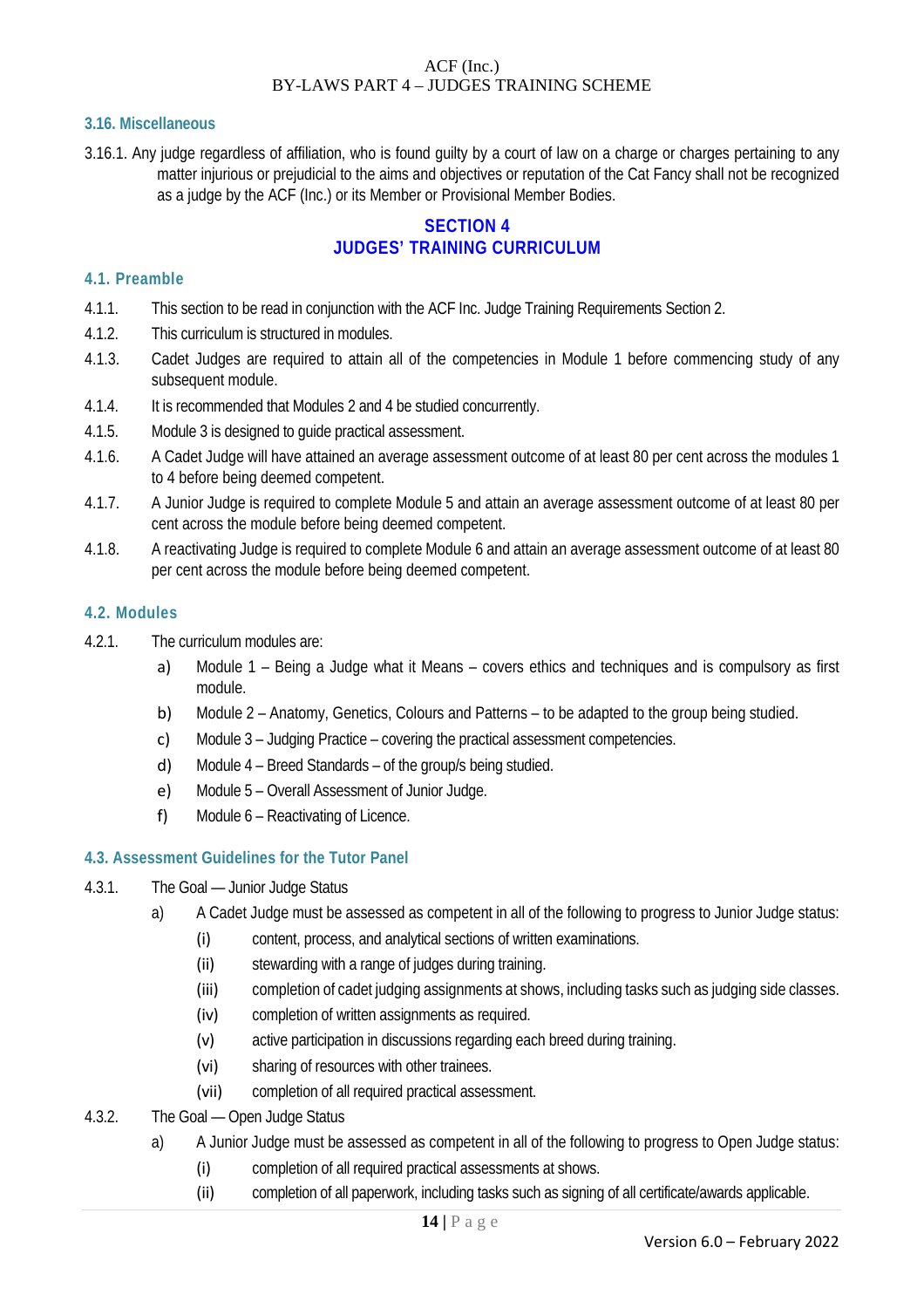- 4.3.3. The Goal Reactivation of former Judge
	- a) A former Judge must be assessed as competent in all of the following to progress to reactivation as an Open/Senior Judge status:
		- (i) active participation in refresher course regarding each breed/colour/pattern applicable to the Group(s) in question during training.
		- (ii) written, traditional examinations (consisting of multiple-choice/short answer/extended answer questions).
		- (iii) completion of all required practical assessment(s) at show(s).
		- (iv) completion of all paperwork, including tasks such as signing of all certificate/awards applicable.
- 4.3.4. Assessing Competence
	- a) Assessment of competencies through assignments and examinations for a training program in a group may take many formats, depending on the most appropriate method for assessing the various competencies in the module being completed, including:
		- (i) written assignments requiring reference book and internet research.
		- (ii) group assignments requiring reference book and internet research.
		- (iii) individual presentations on one or more breeds.
		- (iv) group presentations on one or more breeds.
		- (v) seminar presentations to other trainees/judges.
		- (vi) oral examinations.
		- (vii) written, traditional examinations (consisting of multiple-choice/short answer/extended answer questions).
		- (viii) open-book examinations (consisting of various question formats requiring higher-level, process and analytical skills rather than merely rote recall).
		- (ix) practical assignments completed at shows.
		- (x) Judge Training Curriculum Record of Changes